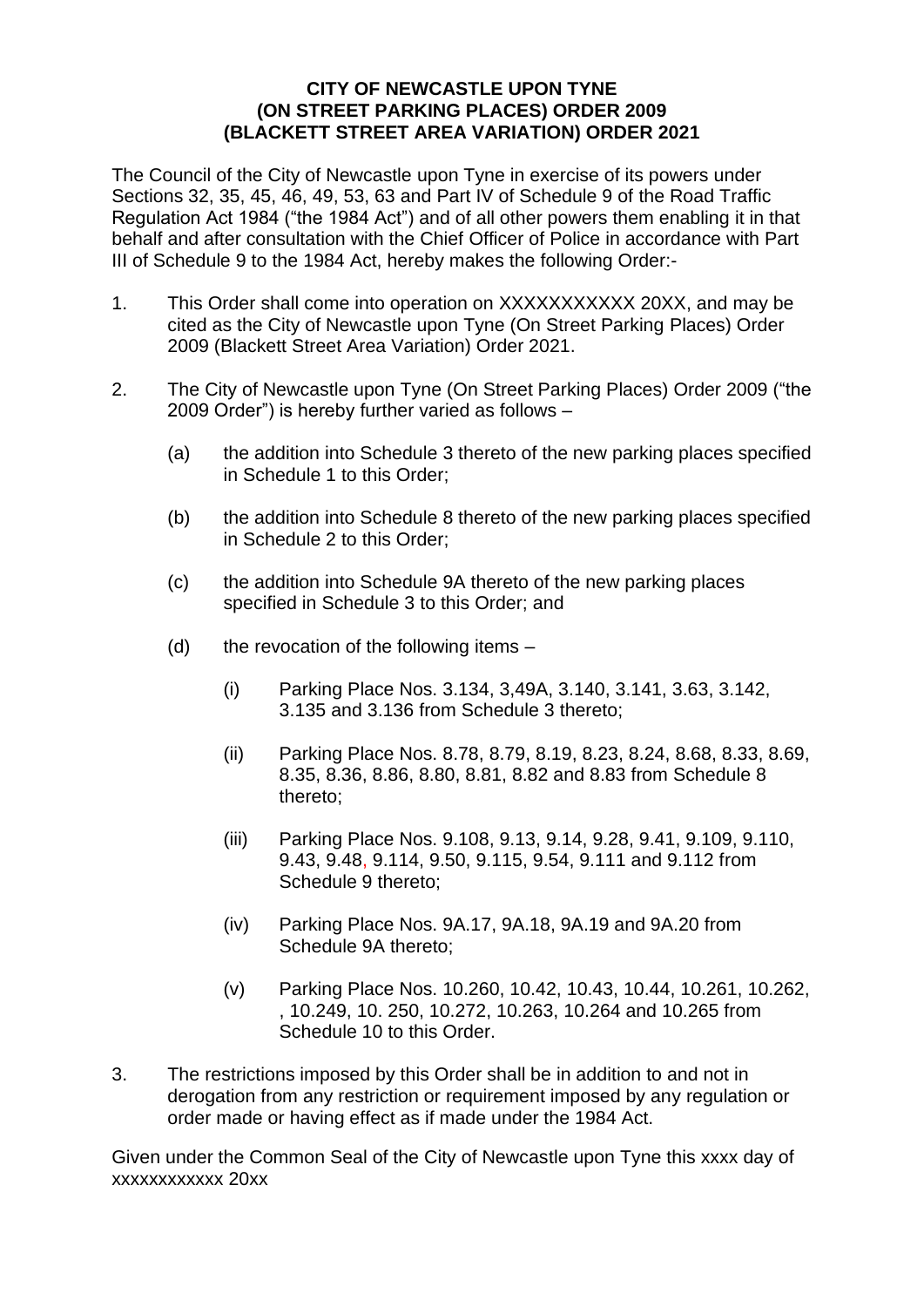**THE COMMON SEAL** of **THE COUNCIL** ) **OF THE CITY OF NEWCASTLE UPON**  $\qquad$  )<br> **TYNE** was hereunto affixed in the **TYNE** was hereunto affixed in the presence of:- (a)

…………………………………………..

…………………………………………..

#### **SCHEDULE 1**

### **(Additions into Schedule 3 to the 2009 Order - Parking Places for Disabled Badge Holders)**

| <b>Column 1</b><br><b>No. of Parking</b><br><b>Place</b> | <b>Column 2</b><br><b>Description of Parking Place</b>                                                                                                                                      | <b>Column 3</b><br><b>Hours of Operation</b> |
|----------------------------------------------------------|---------------------------------------------------------------------------------------------------------------------------------------------------------------------------------------------|----------------------------------------------|
| $3.$ $xxx$                                               | <b>CLAYTON STREET</b> – west side, from a<br>point 81 metres south of its junction with<br>Newgate Street in a southerly direction for<br>a distance of 14 metres                           | All days<br>All times                        |
| 3.xxx                                                    | <b>HOOD STREET</b> – north side, from a point<br>16 metres west of its junction with Pilgrim<br>Street in a westerly direction for a distance<br>of 44 metres                               | All days<br>All times                        |
| $3.$ xxx                                                 | <b>NORTH STREET</b> - east side, from a point<br>22 metres south of its junction with North<br>Street West in a southerly direction for a<br>distance of 28 metres                          | All days<br>All times                        |
| 3.xxx                                                    | <b>NORTH STREET</b> – west side, from a point<br>22 metres south of its junction with North<br>Street West in a southerly direction for a<br>distance of 23 metres                          | All days<br>All times                        |
| 3.xxx                                                    | NORTHUMBERLAND ROAD<br>north<br>$\overline{\phantom{0}}$<br>side, from a point 26 metres west of its<br>junction with College Street in a westerly<br>direction for a distance of 22 metres | All days<br>All times                        |
| 3.xxx                                                    | <b>NORTHUMBERLAND ROAD - south</b><br>side, from a point 15 metres west of its<br>junction with College Street in a westerly<br>direction for a distance of 33 metres                       | All days<br>All times                        |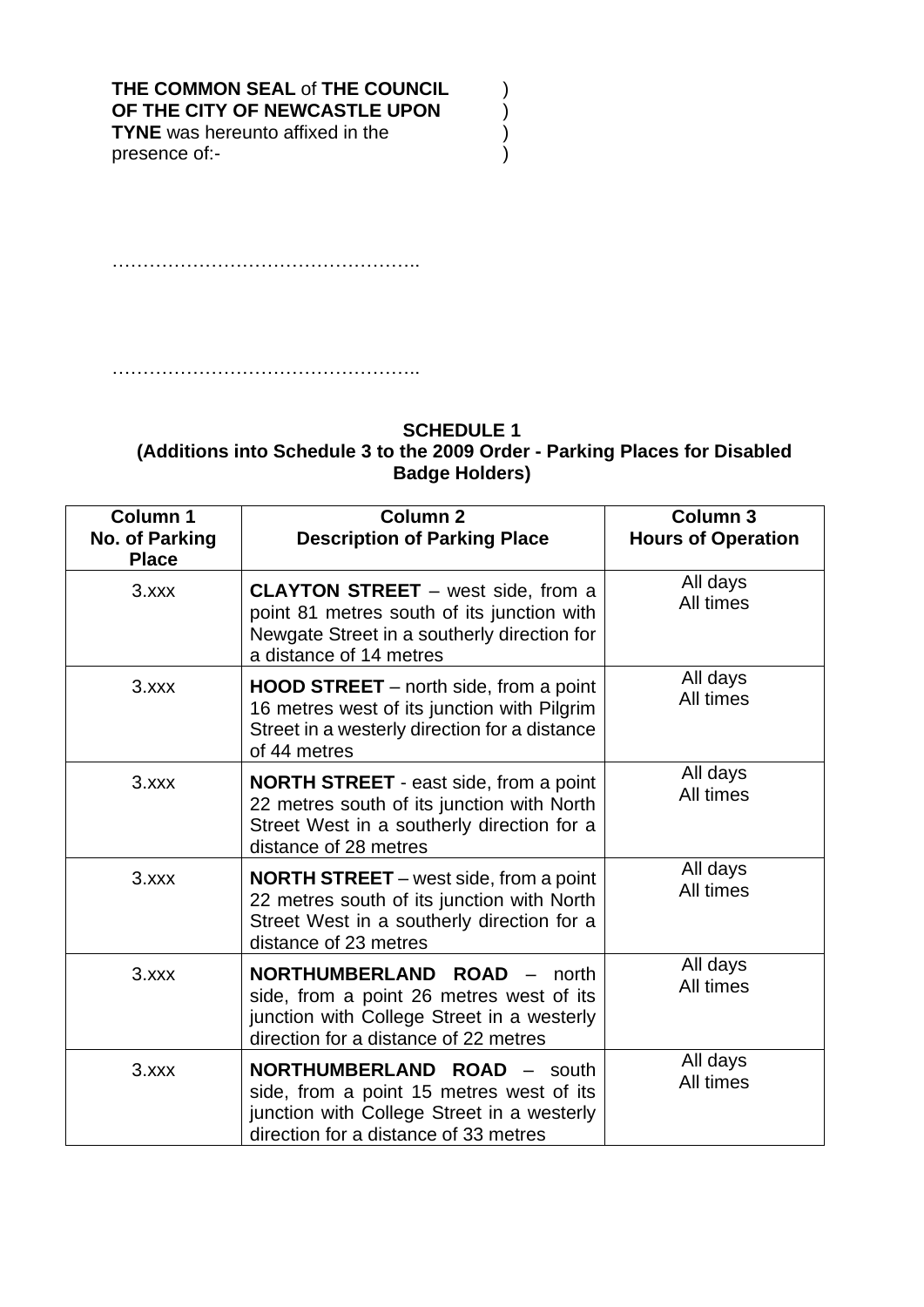| $3.$ $xxx$ | <b>NUN STREET</b> $-$ north side, from a point<br>29 metres west of its junction with<br>Grainger Street in a westerly direction for<br>a distance of 21 metres      | All days<br>All times |
|------------|----------------------------------------------------------------------------------------------------------------------------------------------------------------------|-----------------------|
| $3.$ $xxx$ | <b>NUN STREET</b> $-$ south side, from a point<br>16 metres west of its junction with<br>Grainger Street in a westerly direction for<br>a distance of 22 metres      | All days<br>All times |
| $3.$ $xxx$ | <b>NUN STREET</b> $-$ south side, from a point<br>56 metres west of its junction with<br>Grainger Street in a westerly direction for<br>as distance of 45 metres     | All days<br>All times |
| $3.$ $xxx$ | <b>SHAKESPEARE STREET</b> – north side,<br>from a point 11 metres west of its junction<br>with Pilgrim Street in a westerly direction<br>for a distance of 59 metres | All days<br>All times |

## **SCHEDULE 2**

# **(Additions into Schedule 8 to the 2009 Order - Parking Places for Taxis)**

| <b>Column 1</b><br><b>No. of Parking</b><br><b>Place</b> | <b>Column 2</b><br><b>Description of Parking Place</b>                                                                                                                       | <b>Column 3</b><br><b>Restricted Hours</b>    |
|----------------------------------------------------------|------------------------------------------------------------------------------------------------------------------------------------------------------------------------------|-----------------------------------------------|
| 8.XXX                                                    | <b>CLAYTON STREET</b> – east side, from a<br>point 16 metres north of its junction with<br>Fenkle Street in a northerly direction for a<br>distance of 31 metres             | $6.30pm - 6.00am$<br>All days                 |
| 8.XXX                                                    | <b>CLAYTON STREET</b> – east side, from a<br>point 92 metres north of its junction with<br>Fenkle Street in a northerly direction for a<br>distance of 18 metres             | $6.30 \text{pm} - 6.00 \text{am}$<br>All days |
| 8.XXX                                                    | <b>CLAYTON STREET</b> – west side, from a<br>point 23 metres south of its junction with<br>Newgate Street in a southerly direction for<br>a distance of 42 metres            | $6.30 \text{pm} - 6.00 \text{am}$<br>All days |
| 8.XXX                                                    | <b>NORTHUMBERLAND ROAD - north</b><br>side, from a point 19 metres west of its<br>junction with John Dobson Street in a<br>westerly direction for a distance of 31<br>metres | $6.30pm - 6.00am$<br>All days                 |
| 8.xxx                                                    | NORTHUMBERLAND ROAD<br>– north<br>side, from a point 56 metres west of its<br>junction with John Dobson Street in a<br>westerly direction for a distance of 26<br>metres     | $6.30pm - 6.00am$<br>All days                 |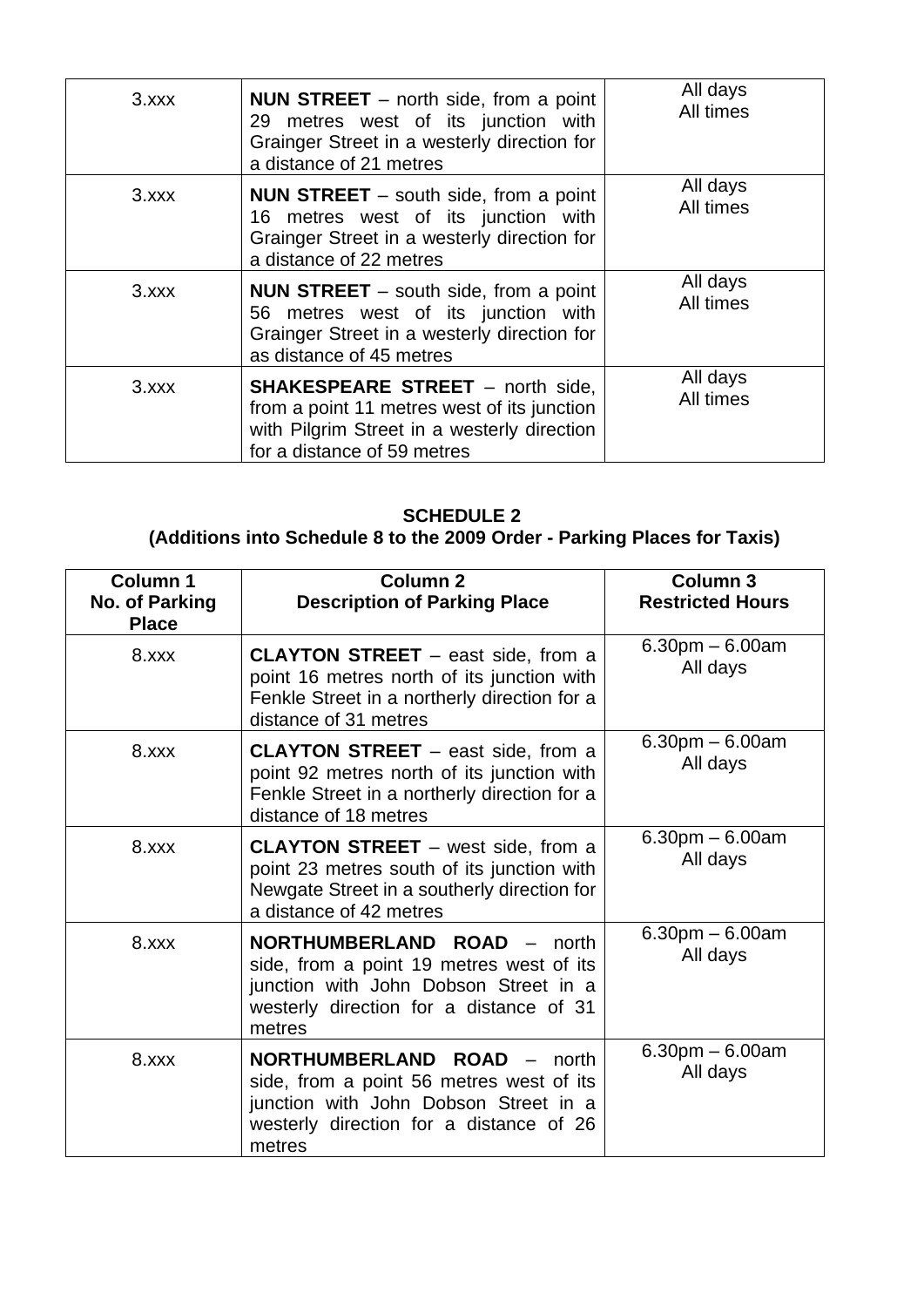| 8.XXX | <b>NORTHUMBERLAND ROAD - south</b><br>side, from a point 19 metres west of its<br>junction with John Dobson Street in a<br>westerly direction for a distance of 22<br>metres                         | All days<br>All times         |
|-------|------------------------------------------------------------------------------------------------------------------------------------------------------------------------------------------------------|-------------------------------|
| 8.XXX | <b>NORTHUMBERLAND ROAD - south</b><br>side, from a point 56 metres west of its<br>junction with John Dobson Street in a<br>westerly direction for a distance of 26<br>metres                         | All days<br>All times         |
| 8.xxx | <b>NORTHUMBERLAND STREET</b><br><b>SERVICE ROAD</b> – west side, from a point<br>17 metres south of its junction with<br>Northumberland Road in a southerly<br>direction for a distance of 32 metres | $6.30pm - 6.00am$<br>All days |
| 8.XXX | <b>SHAKESPEARE STREET</b> – south side,<br>from a point 31 metres west of its junction<br>with Pilgrim Street to a point 11 metres<br>east of its junction with Grey Street                          | All days<br>All times         |
| 8.xxx | <b>SHAKESPEARE STREET</b> – south side,<br>from a point 12 metres west of its junction<br>with Pilgrim Street in a westerly direction<br>for a distance of 19 metres                                 | $6.30pm - 6.00am$<br>All days |

## **SCHEDULE 3**

## **(Additions into Schedule 9A to the 2009 Order - Parking Places for Loading by Any Vehicle)**

| <b>Column 1</b><br>No. of Parking<br><b>Place</b> | Column <sub>2</sub><br><b>Description of Parking Place</b>                                                                                                        | Column 3<br><b>Restricted</b><br><b>Hours</b> | Column 4<br><b>Maximum</b><br><b>Period of</b><br><b>Stay</b> | Column <sub>5</sub><br>Return<br><b>Prohibited</b><br>Within |
|---------------------------------------------------|-------------------------------------------------------------------------------------------------------------------------------------------------------------------|-----------------------------------------------|---------------------------------------------------------------|--------------------------------------------------------------|
| 9A.xx                                             | <b>CLAYTON STREET</b> – east side, from a<br>point 9 metres south of its junction with Nun<br>Street in a southerly direction for a distance<br>of 35 metres      | All days<br>All times                         | 1 hour                                                        | 2 hours                                                      |
| 9A.xx                                             | <b>CLAYTON STREET</b> – west side, from a<br>point 23 metres south of its junction with<br>Newgate Street in a southerly direction for a<br>distance of 42 metres | $6.00am -$<br>6.30pm<br>All days              | 1 hour                                                        | 2 hours                                                      |
| 9A.xx                                             | <b>CLAYTON STREET</b> – west side, from a<br>point 95 metres south of its junction with<br>Newgate Street in a southerly direction for a<br>distance of 21 metres | All days<br>All times                         | 1 hour                                                        | 2 hours                                                      |
| 9A.xx                                             | <b>CLAYTON STREET</b> – west side, from a<br>point 25 metres north of its junction with<br>Fenkle Street in a northerly direction for a<br>distance of 26 metres  | All days<br>All times                         | 1 hour                                                        | 2 hours                                                      |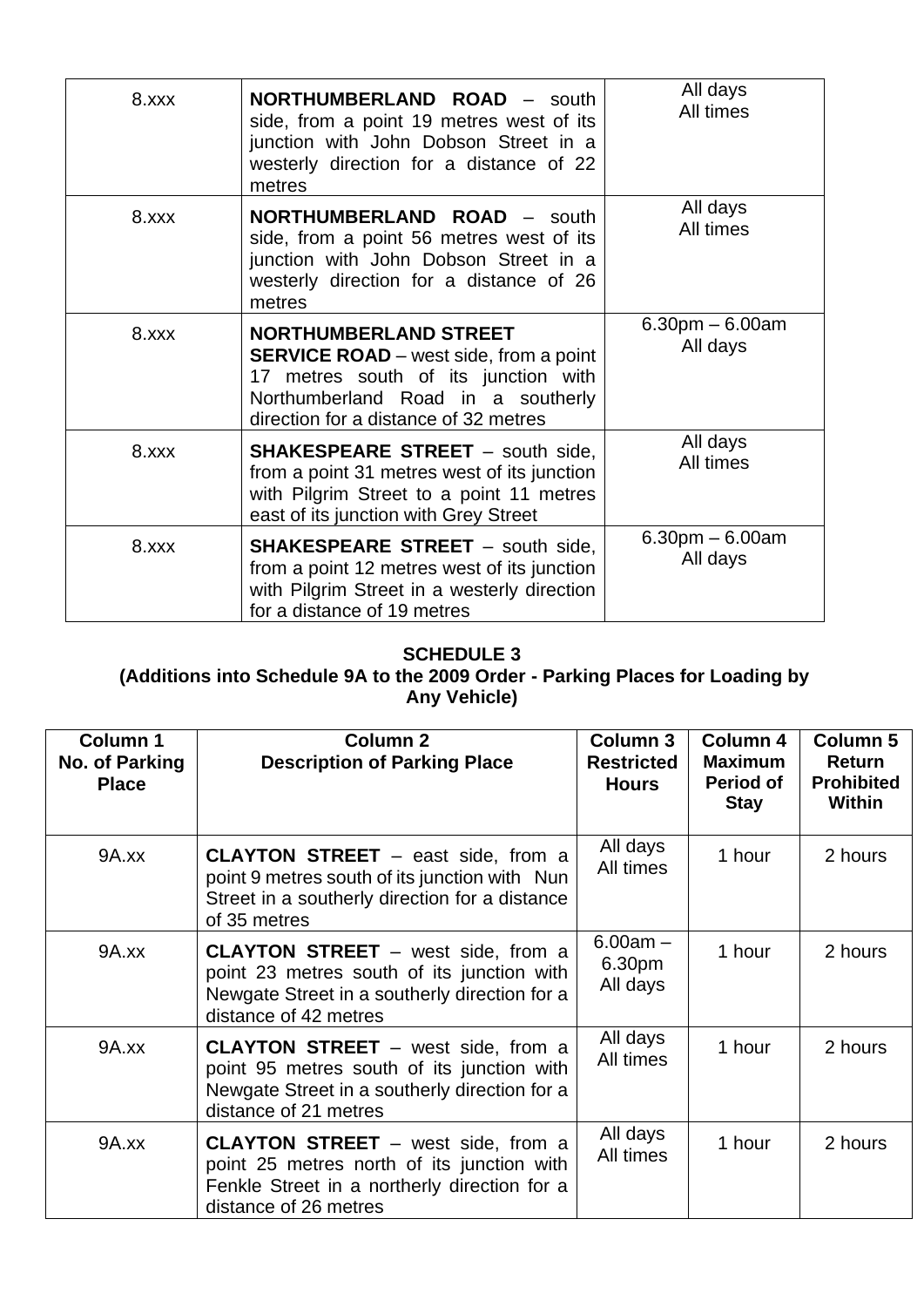| 9A.xx | <b>GRAINGER STREET</b> - west side, from a<br>point 56 metres north of its junction with Nun<br>Street in a northerly direction for a distance<br>of 20 metres                                | All days<br>All times            | 1 hour | 2 hours |
|-------|-----------------------------------------------------------------------------------------------------------------------------------------------------------------------------------------------|----------------------------------|--------|---------|
| 9A.xx | <b>HOOD STREET</b> – south side, from a point<br>33 metres west of its junction with Pilgrim<br>Street in a westerly direction for a distance<br>of 34 metres                                 | All days<br>All times            | 1 hour | 2 hours |
| 9A.xx | <b>MARKET STREET</b> – north side, from a point<br>17 metres west of its junction with Grey<br>Street in a westerly direction for a distance<br>of 12 metres                                  | All days<br>All times            | 1 hour | 2 hours |
| 9A.xx | <b>NEWGATE STREET</b> - north side, from a<br>point 27 metres west of its junction with<br>Grainger Street in a westerly direction for a<br>distance of 10 metres                             | All days<br>All times            | 1 hour | 2 hours |
| 9A.xx | <b>NORTHUMBERLAND ROAD</b> – north side,<br>from a point 19 metres west of its junction<br>with John Dobson Street in a westerly<br>direction for a distance of 31 metres                     | $6.00am -$<br>6.30pm<br>All days | 1 hour | 2 hours |
| 9A.xx | <b>NORTHUMBERLAND ROAD</b> – north side,<br>from a point 56 metres west of its junction<br>with John Dobson Street in a westerly<br>direction for a distance of 26 metres                     | $6.00am -$<br>6.30pm<br>All days | 1 hour | 2 hours |
| 9A.xx | <b>NORTH STREET</b> – from a point 45 metres<br>south of its junction with North Street West<br>in a southerly direction for a distance of 16<br>metres                                       | All days<br>All times            | 1 hour | 2 hours |
| 9A.xx | NORTHUMBERLAND STREET SERVICE<br><b>ROAD</b> – west side, from a point 17 metres<br>south of its junction with Northumberland<br>Road in a southerly direction for a distance<br>of 32 metres | $6.00am -$<br>6.30pm<br>All days | 1 hour | 2 hours |
| 9A.xx | <b>NUN STREET</b> – north side, from a point 16<br>metres west of its junction with Grainger<br>Street in a westerly direction for a distance<br>of 13 metres                                 | All days<br>All times            | 1 hour | 2 hours |
| 9A.xx | <b>NUN STREET</b> – north side, from a point 54<br>metres west of its junction with Grainger<br>Street in a westerly direction for a distance<br>of 41 metres                                 | All days<br>All times            | 1 hour | 2 hours |
| 9A.xx | <b>NUN STREET</b> – south side, from a point 38<br>metres west of its junction with Grainger<br>Street in a westerly direction for a distance<br>of 14 metres                                 | All days<br>All times            | 1 hour | 2 hours |